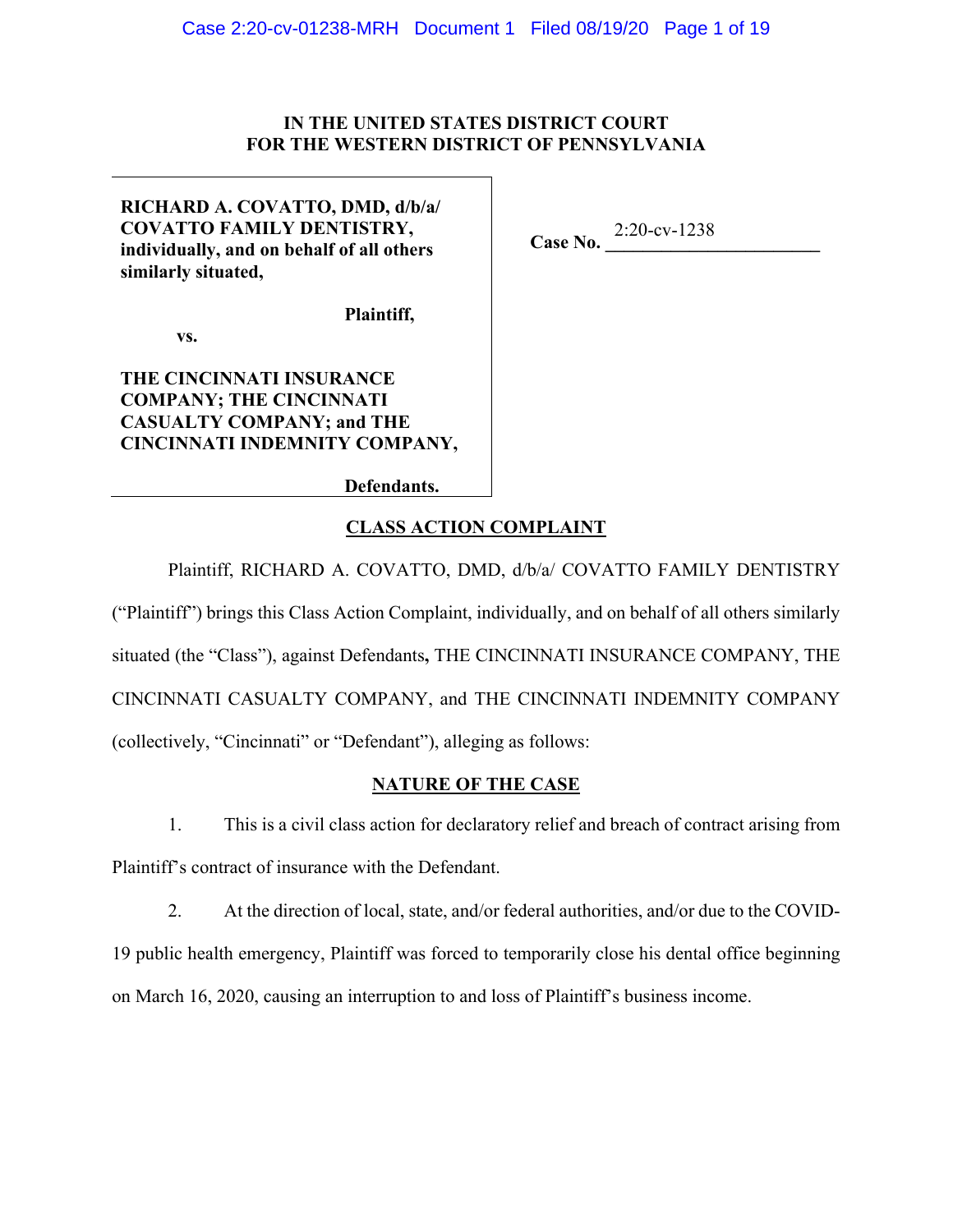### Case 2:20-cv-01238-MRH Document 1 Filed 08/19/20 Page 2 of 19

 $3.$ Plaintiff and the Class purchased and paid for an "all-risk" Commercial Property Coverage insurance policy from Defendant, which provides broad property insurance coverage for all non-excluded, lost business income, including the losses asserted here.

 $\overline{4}$ . Plaintiff submitted timely notice of his claim to Defendant, but Defendant has refused to provide the purchased coverage to its insured, and has denied Plaintiff's claim for benefits under the policy.

5. Defendant has similarly refused to, or will refuse to, honor its obligations under the "all-risk" policy(ies) purchased by Plaintiff and the other members of the putative Class of insureds.

#### **PARTIES**

Plaintiff, RICHARD A. COVATTO, DMD, d/b/a/ COVATTO FAMILY 6. DENTISTRY is an individual who resides in, and is a citizen of, Pennsylvania. Plaintiff is a licensed Pennsylvania dentist who maintains an office location at 3572 Brodhead Road, Monaca, Pennsylvania 15061 ("Covered Property").

7. Defendant, THE CINCINNATI INSURANCE COMPANY ("Cincinnati Insurance", is the wholly-owned subsidiary of the Cincinnati Financial Corporation, an Ohio corporation headquartered in Fairfield, Ohio. Defendants, THE CINCINNATI CASUALTY COMPANY ("Cincinnati Casualty") and THE CINCINNATI INDEMNITY COMPANY ("Cincinnati Indemnity") are wholly-owned subsidiaries of Cincinnati Insurance. Cincinnati Insurance, Cincinnati Casualty, and Cincinnati Indemnity are all headquartered in, and citizens of, Ohio. According to Cincinnati Financial Corporation's 10-K for fiscal year ending December 31, 2019, Defendant earned approximately \$985,000,000 in "net written" commercial property insurance premiums in 2019, throughout the United States.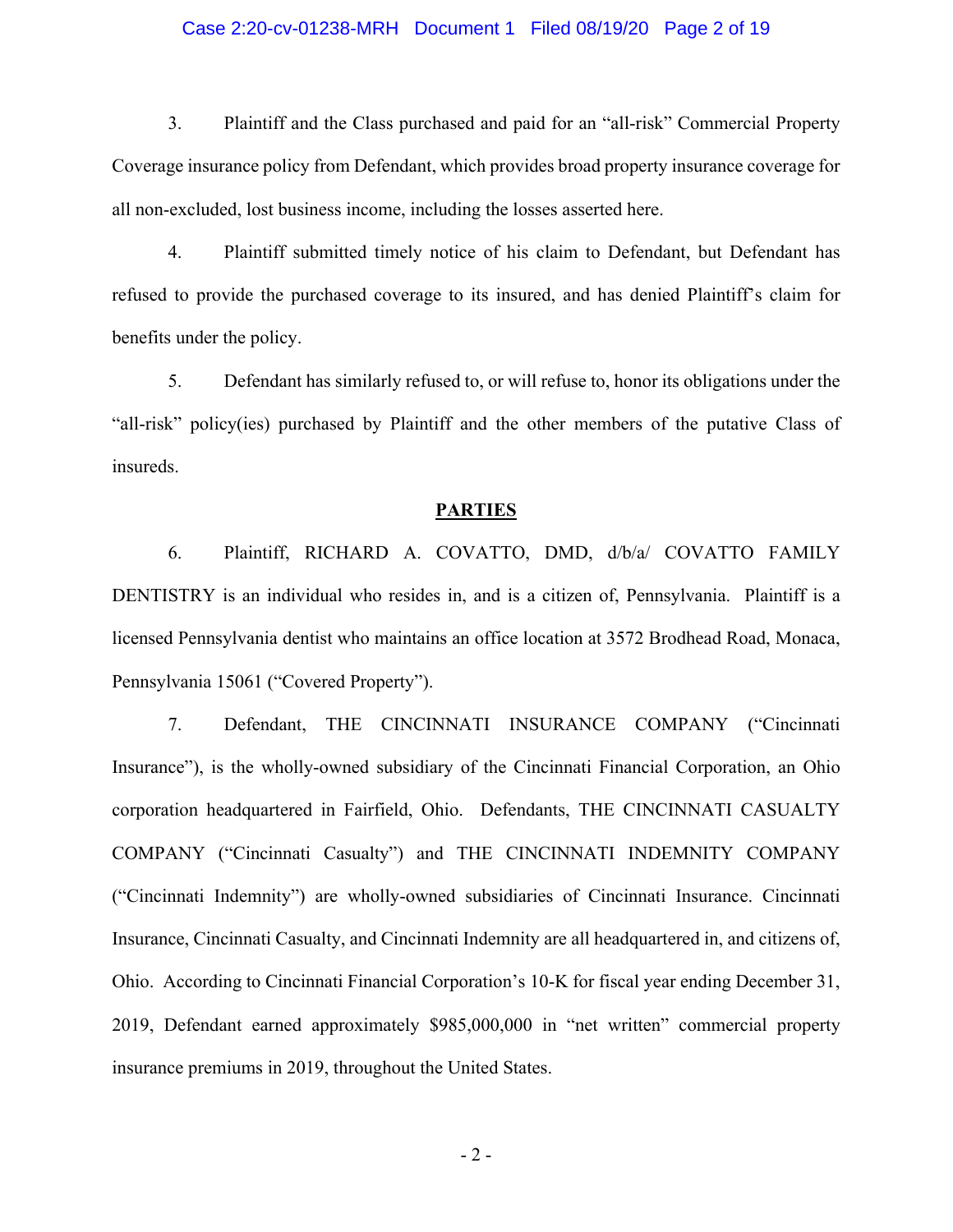#### **JURISDICTION**

This court has subject matter jurisdiction over this action pursuant to 28 U.S.C.  $\S$ 8. 1332(d), the Class Action Fairness Act, which affords federal courts with original jurisdiction over cases where any member of the plaintiff class is a citizen of a state different from any defendant (*i.e.*, so-called "minimum diversity of citizenship,") and where the amount in controversy exceeds \$5,000,000, exclusive of interest and costs. Here, there exists minimal diversity of citizenship because Plaintiff (and some members of the Class) and Defendant are citizens of different states, and the aggregated claims of the putative Class members exceed \$5,000,000, exclusive of interest and costs.

9. The Court has personal jurisdiction over Defendant because at all relevant times it has engaged in substantial business activities in Pennsylvania. Defendant has, at all relevant times, transacted, solicited, and conducted business in Pennsylvania through its employees, agents, and/or sales representatives, and derived substantial revenue from such business in Pennsylvania. In 2019, Defendant earned \$263,000,000 in property casualty premiums in Pennsylvania, making Pennsylvania Defendant's sixth highest-earning state.

Venue is proper in this district pursuant to 28 U.S.C.  $\S$  1391(b)(2) because a 10. substantial part of the events or omissions giving rise to the claim occurred, or a substantial part of property that is the subject of the action is situated, in this district.

#### **FACTUAL BACKGROUND**

### **Plaintiff Purchased an "All-Risk" Policy of Property Insurance That Broadly Provides Coverage for Loss of Business Income, Among Other Things**

Plaintiff purchased a contract of insurance from Defendant, whereby Plaintiff  $11.$ agreed to make payments (in the form of premiums) to Defendant in exchange for Defendant's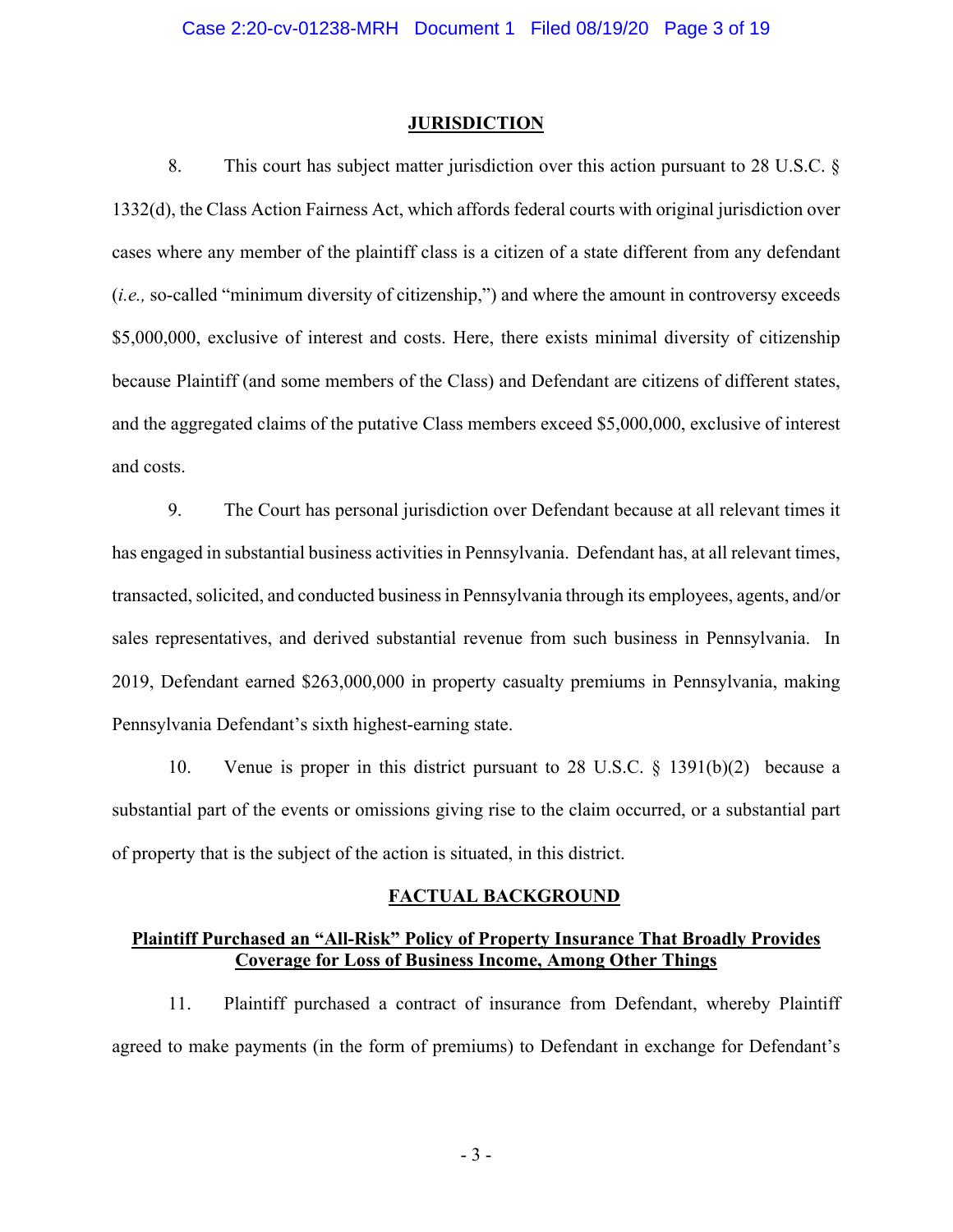### Case 2:20-cv-01238-MRH Document 1 Filed 08/19/20 Page 4 of 19

promise to indemnify Plaintiff for losses at the Covered Property, including, but not limited to, business income losses.

12. Plaintiff's contract of insurance with Defendant bears Policy Number ECP0356294 (the "Policy") and is effective for the period of October 28, 2017 to October 28, 2020 (the "Policy" Term"). The Policy is attached hereto as Exhibit A.

13. Plaintiff paid all premiums owed to Defendant under the Policy, and Defendant accepted all such premiums from Plaintiff.

14. The Policy is a form policy issued by Defendant.

15. The Policy is an "all-risk" policy, which provides the broadest property insurance coverage available.

16. The Policy provides coverage for "direct 'loss' to Covered Property at the 'premises' caused by or resulting from any Covered Cause of Loss."

The Policy defines "premises" as "the Locations and Buildings described in the 17. Declarations."

18. The Policy defines "Covered Cause of Loss" as "direct 'loss' unless the 'loss' is excluded or limited in [the Policy]."

19. The Policy defines "Loss" as "accidental physical loss or accidental physical damage."

20. The Policy does not define the phrase "accidental physical loss or accidental physical damage."

21. However, the use of the disjunctive "or" in the phrase "accidental physical loss or accidental physical damage" means that coverage is triggered if either a physical loss of property or damage to property occurs. The concepts are separate and distinct and cannot be conflated.

 $-4-$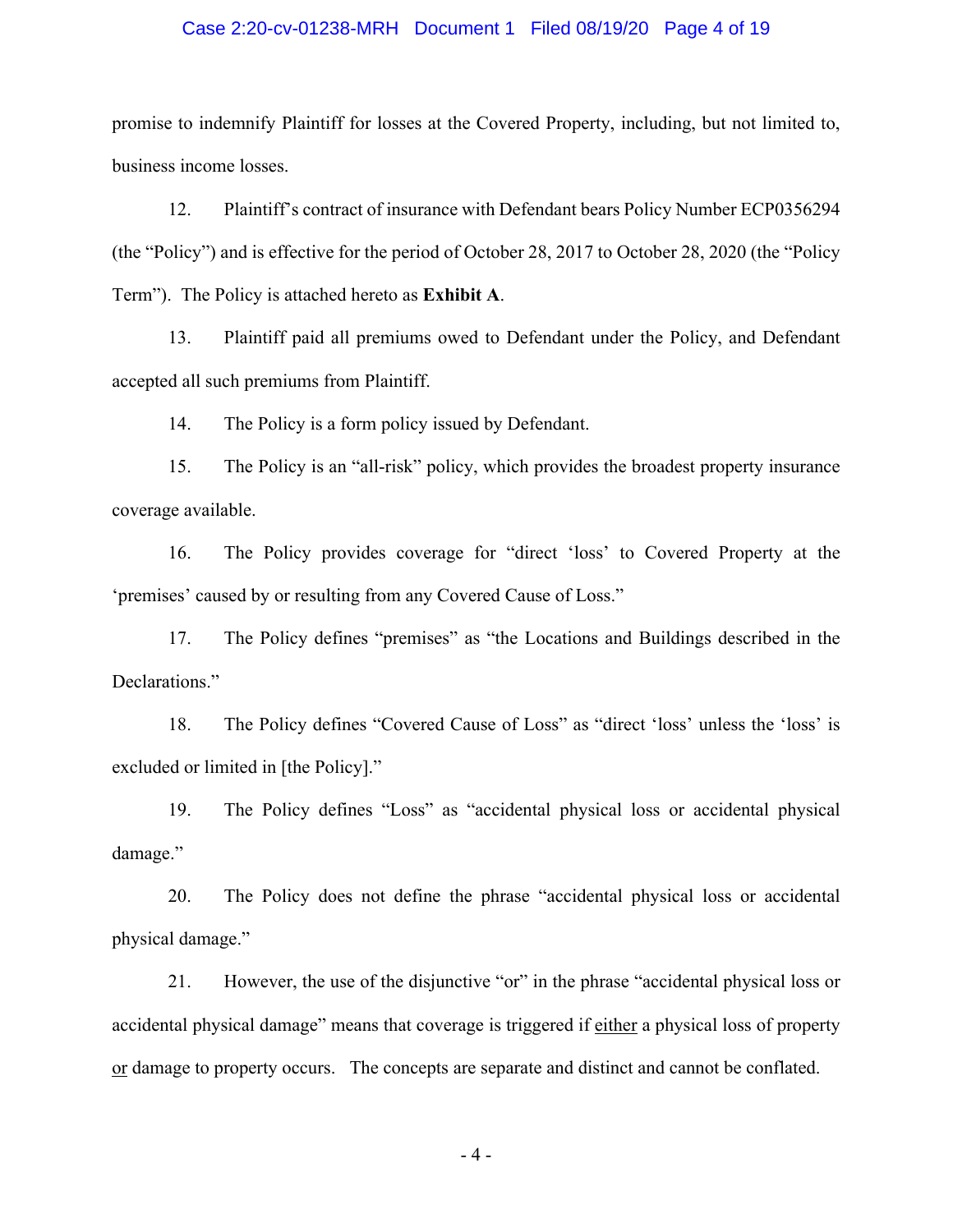### Case 2:20-cv-01238-MRH Document 1 Filed 08/19/20 Page 5 of 19

22. Physical loss of, or damage to, property may be reasonably interpreted to occur when a covered cause of loss threatens or renders property unusable or unsuitable for its intended purpose or unsafe for ordinary human occupancy and/or continued use.

23. The Policy provides Plaintiff with, *inter alia*, various business income and extra expense coverages during the Policy Term.

24. Under the Policy, Defendant agrees to pay for the actual loss of "Business Income" and "Rental Value" sustained by Plaintiff due to the necessary suspension of operations caused by direct "loss" to the "premises" caused by or resulting from "any Covered Cause of Loss." The Policy describes the covered premises as "3572 Brodhead Road, Monaca, Pennsylvania 15061," the Covered Property, and coverage is listed for "Business Income w/Extra Expense" with a Limit of Insurance of "12 Months ALS [Actual Loss Sustained]."

25. Additional coverage is provided under the Policy for business income losses resulting from an "action of civil authority" which prohibits access to the Covered Property, related to a "Covered Cause of Loss" at property other than the Covered Property.

26. Members of the Class also purchased a policy of insurance from Defendant providing for the same business income loss coverage and using the same form policy provisions.

## **In Response to Covid-19, Pennsylvania and Other State Governments Issue Sweeping 2Drders Shutting Down "Non-Essential" Businesses**

27. COVID-19 has spread, and continues to spread, rapidly across the United States and has been declared a public health emergency of international concern by the World Health Organization. See https://www.health.harvard.edu/diseases-and-conditions/coronavirus-resourcecenter (last accessed May 6, 2020).

28. COVID-19 is highly contagious and can be spread exponentially in the community by persons who are symptomatic, asymptomatic or pre-symptomatic. In addition to transmission

 $-5-$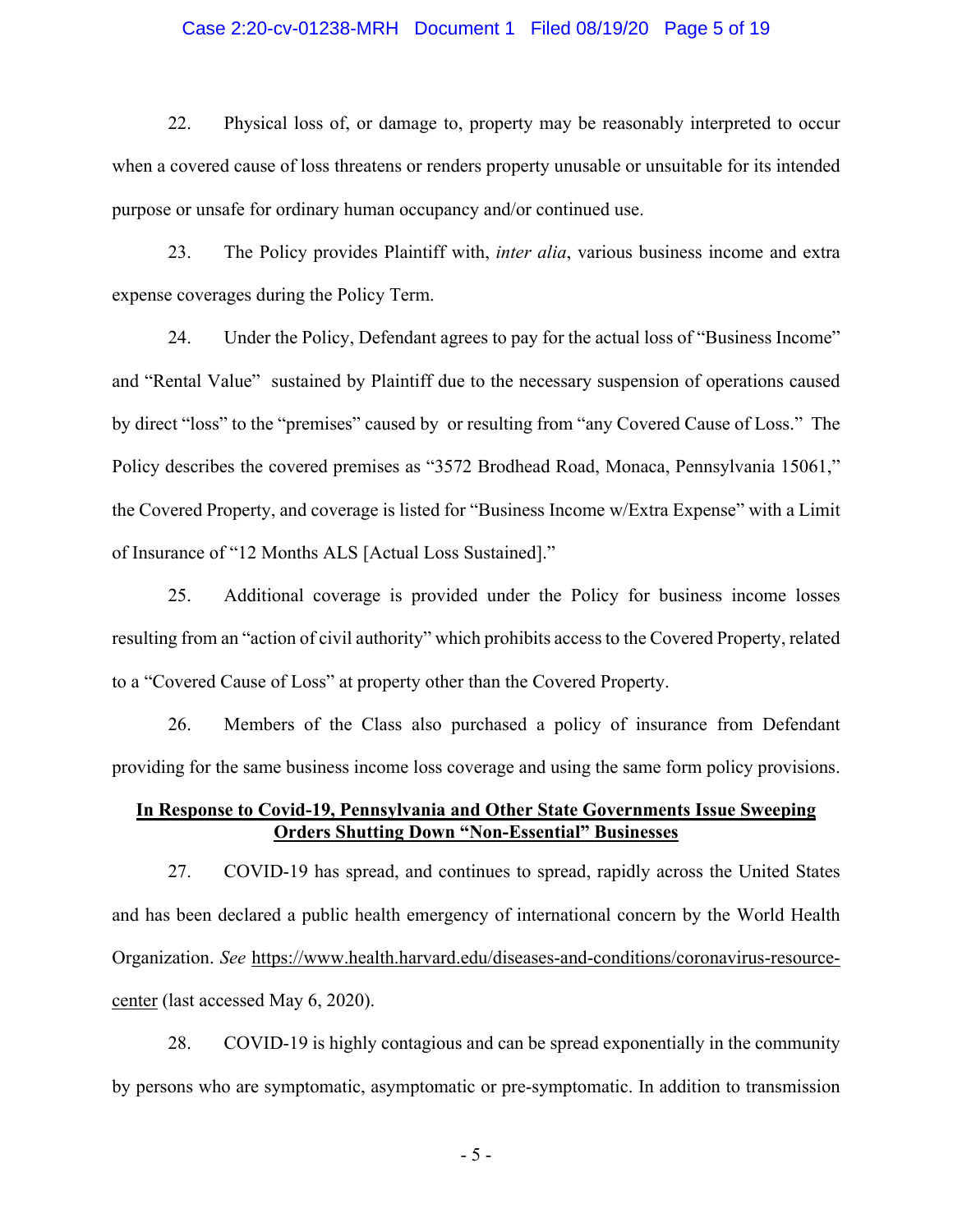#### Case 2:20-cv-01238-MRH Document 1 Filed 08/19/20 Page 6 of 19

through airborne respiratory droplets, the COVID-19 virus can physically attach to and stay on surfaces of objects or materials for many days.

29. According to a study published in *The New England Journal of Medicine*, COVID-19 is widely accepted as a cause of real physical loss and damage. It remains stable and transmittable in aerosols for up to three hours, and on surfaces for up to four hours on copper, up to 24 hours on cardboard and up to two to three days on plastic and stainless steel. See https://www.nih.gov/news-events/news-releases/new-coronavirus-stable-hours-surfaces (last accessed May  $6, 2020$ ).

30. Another study, published in the *Journal of Hospital Infection*, found: "Human coronaviruses can remain infectious on inanimate surfaces at room temperature for up to 9 days. At a temperature of 30°C or more the duration of persistence is shorter." See https://www.inverse.com/science/coronavirus-4-studies-explain-how-covid-19-sticks-to-surfaces (last accessed May  $6, 2020$ ).

31. With respect to dentistry practices, like Plaintiff's business, COVID-19 poses a particular threat. Most procedures performed by dentists have the potential for creating contaminated aerosols and splatter. Journal of Clinical & Diagnostic Research, *Aerosols How* Dangerous They Are in Clinical Practice, (April 1, 2015), available at https://www.ncbi.nlm.nih.gov/pmc/articles/PMC4437160/. The creation of aerosols in dentistry is of even greater concern with COVID-19: "First, higher viral loads have been detected in nasal passages and the upper respiratory tract of individuals infected with [COVID-19], which mean coughs and sneezes may contain higher viral loads than its predecessor virus. Second, the potential for individuals infected with [COVID-19] to shed and transmit the virus while asymptomatic is much greater, and those in the latent stages of the disease often shed the virus at a higher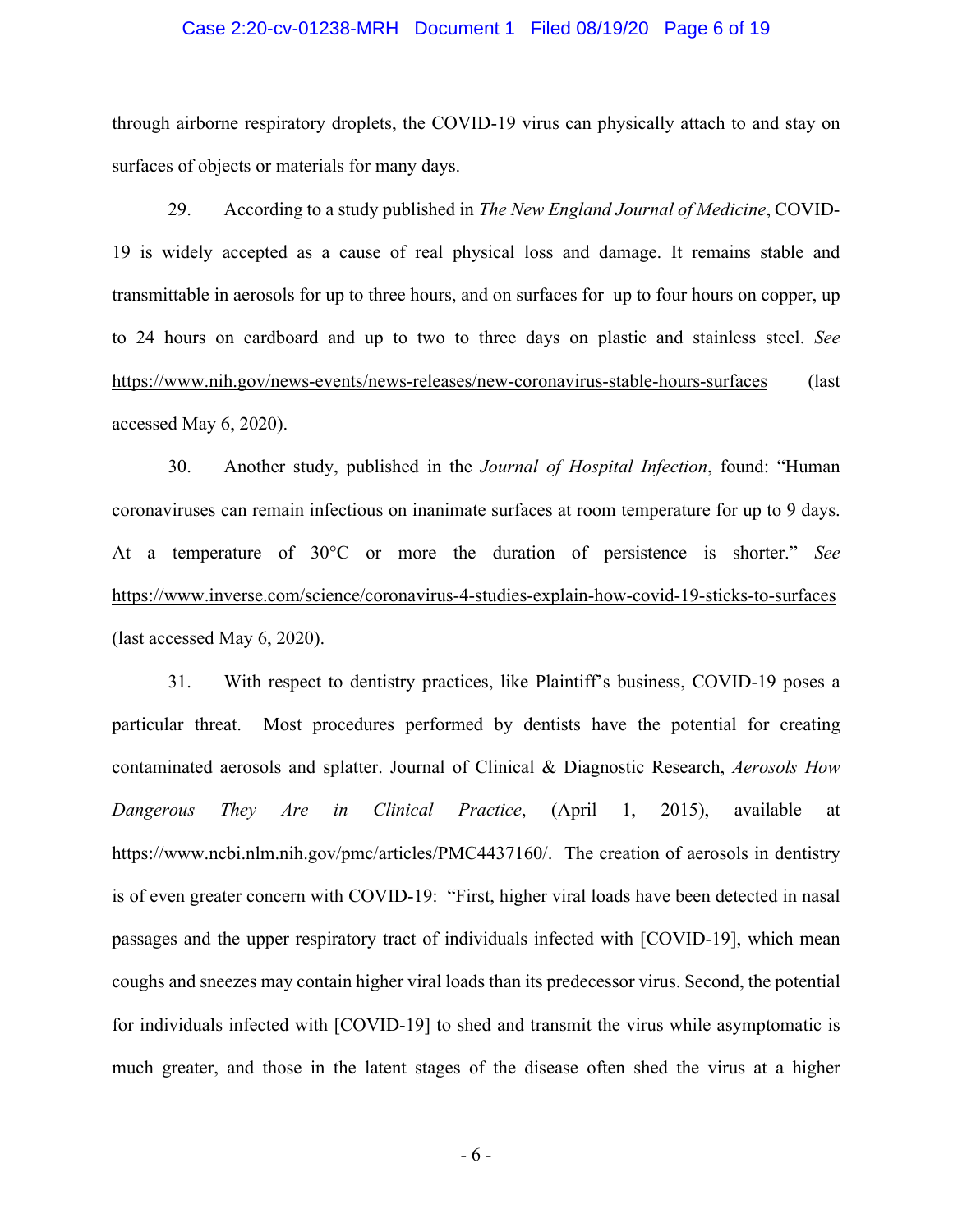#### Case 2:20-cv-01238-MRH Document 1 Filed 08/19/20 Page 7 of 19

rate. Third—and most significantly—this new virus strain has been shown to be much more efficient at traveling more considerable distances and becoming aerosolized." Perio-Implant Advisory, COVID-19 and the problem with dental aerosols (April 7, 2020), available at https://www.perioimplantadvisory.com/periodontics/oral-medicine-anesthetics-and-oral-

systemic-connection/article/14173521/covid19-and-the-problem-with-dental-aerosols.

32. In response to the COVID-19 public health emergency, on March 6, 2020, the Governor of Pennsylvania declared a "Disaster Emergency" throughout the Commonwealth of Pennsylvania to control ingress and egress to and from property within the Commonwealth and the movement of persons within it.

33. On March 16, 2020 the American Dental Association ("ADA") "recognizing the unprecedented and extraordinary circumstances dentists and all health care professionals face related to growing concern over COVID-19" issued a recommendation that dentists nationwide postpone elective procedures.

Thereafter, on March 19, 2020, the Governor of Pennsylvania issued an Executive  $34$ Order closing all non-essential businesses within the Commonwealth, including Plaintiff's business. Specifically, the Executive Order, which became effective immediately upon its issuance, mandated that:

No person or entity shall operate a place of business in the Commonwealth that is not a life sustaining business regardless of whether the business is open to members of the public.

Governor Wolf, "Order of the Governor of the Commonwealth of Pennsylvania Regarding the Closure of All Businesses that are not Life Sustaining," (Mar. 19, 2020) https://www.governor.pa.gov/wp-content/uploads/2020/03/20200319-TWW-COVID-19business-closure-order.pdf ("Executive Order").

 $-7-$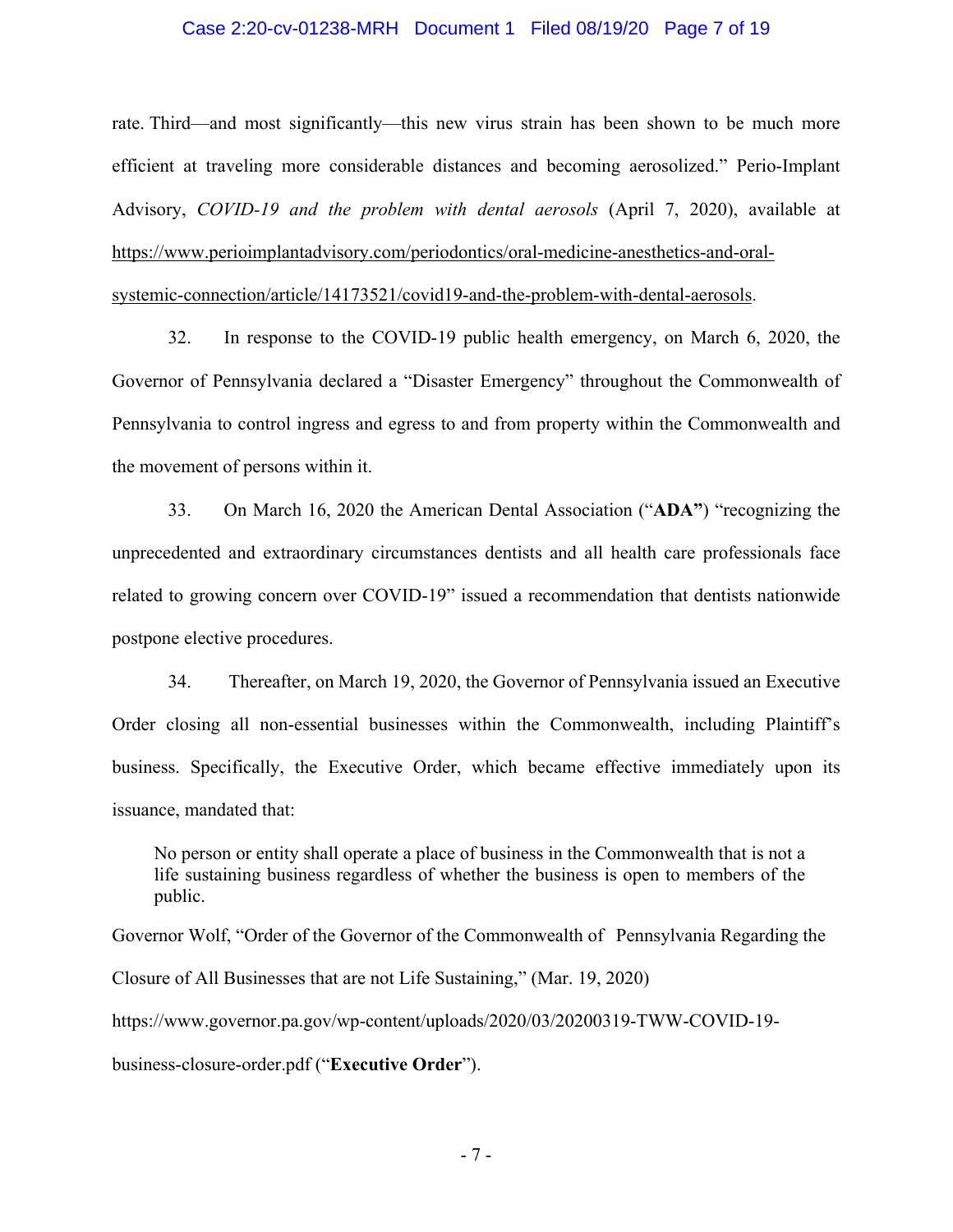#### Case 2:20-cv-01238-MRH Document 1 Filed 08/19/20 Page 8 of 19

35. On March 19, 2020 the Secretary of the Pennsylvania Department of Health, consistent with the Governor's Executor Order, also issued an order that no person operate a place of business that is not life-sustaining within the Commonwealth.

36. Also, on March 19, 2020, the Small Business Administration issued Disaster Declaration #16360 issuing a Declaration of an Economic Injury Disaster for the entire Commonwealth of Pennsylvania.

37. On March 22, 2020 the Secretary of the Pennsylvania Department of Health issued "Guidance on COVID-19 for Dental Health Care Personnel in Pennsylvania" (the "DOH March 22nd Guidance") directing that all dental facilities immediately cease all treatment until further notice except for urgent and emergency procedures.

38. The DOH March 22nd Guidance noted that most dental facilities would not be able to meet stringent infection protection and control requirements needed to remain open including, but not limited to, personal protection equipment ("PPE"), N95 masks, face-shields covering face and sides, disposable gowns and gloves and engineering controls such as negative pressure isolation rooms with HEPA filtration.

39. On March 23, 2020, the Governor of Pennsylvania issued a "Stay at Home" Order to certain counties in Pennsylvania (the "Governor's Stay at Home Order"), to take effect at 8:00 p.m. on March 23, 2020 severely limiting an individual's ability to leave their residence. The Governor's Stay at Home Order was amended April 1, 2020 to apply to the entire Commonwealth of Pennsylvania, effective immediately.

40. The DOH March 22nd Guidance was amended on March 26, 2020 (the "DOH March 26th Guidance") which again directed all dental facilities to cease all elective dental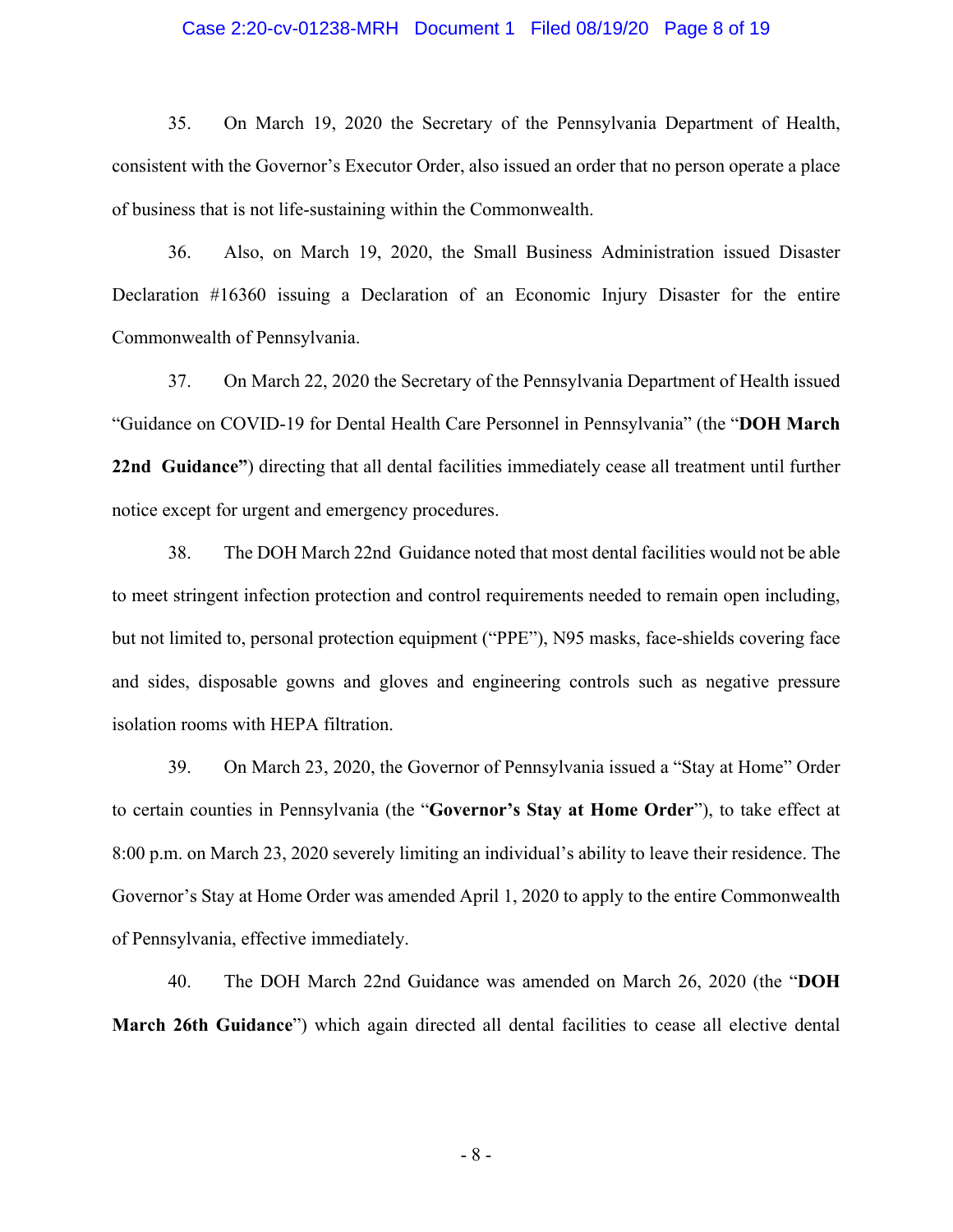#### Case 2:20-cv-01238-MRH Document 1 Filed 08/19/20 Page 9 of 19

procedures and to only treat urgent and emergency patients if the facilities were able to meet certain stringent infection and control requirements.

On May 8, 2020 the DOH March  $26<sup>th</sup>$  Guidance was amended to remove the 41. absolute prohibition against elective or non-urgent dental procedures (the "DOH May 8th Guidance"). The DOH May 8th Guidance, however, discouraged dental procedures that created visible spray or aerosol permitting such procedures only as a "last resort" if clinically necessary to prevent irreversible damage to the patient and only when proper PPE, per OSHA guidance, was available to the dental practice. The DOH May 8th Guidance further noted that the Pennsylvania Department of Health and Pennsylvania Department of Emergency Services were not prioritizing dental practices for PPE distribution and that "[I]f infection control protocols outlined by the CDC and OSHA cannot be followed, the procedure should not be done."

42. On May 22, 2020, the Governor of Pennsylvania announced a plan to reopen certain counties within the Commonwealth, transitioning all counties to "yellow" by June 5, which allows low-risk businesses such as Plaintiff's to open.<sup>1</sup> Beaver County, where Plaintiff's business is located, was moved to "yellow" on May  $22<sup>2</sup>$ 

43. Most other states, including those in which the putative Class members reside and/or do business, have issued similar compulsory shut-down orders for "non-essential" businesses, or businesses deemed not to be "life sustaining." Most other states, including those in which the putative Class members reside and/or do business, have also issued directives from public health officials curtailing non-urgent or non-emergent health care services.

<sup>&</sup>lt;sup>1</sup> https://www.governor.pa.gov/newsroom/gov-wolf-adds-eight-counties-to-yellow-and-17-togreen-on-may-29-remainder-to-yellow-on-june-5/

<sup>&</sup>lt;sup>2</sup> https://www.wtae.com/article/pennsylvania-gov-wolf-announce-additional-yellow-phasecounties-beaver/32495595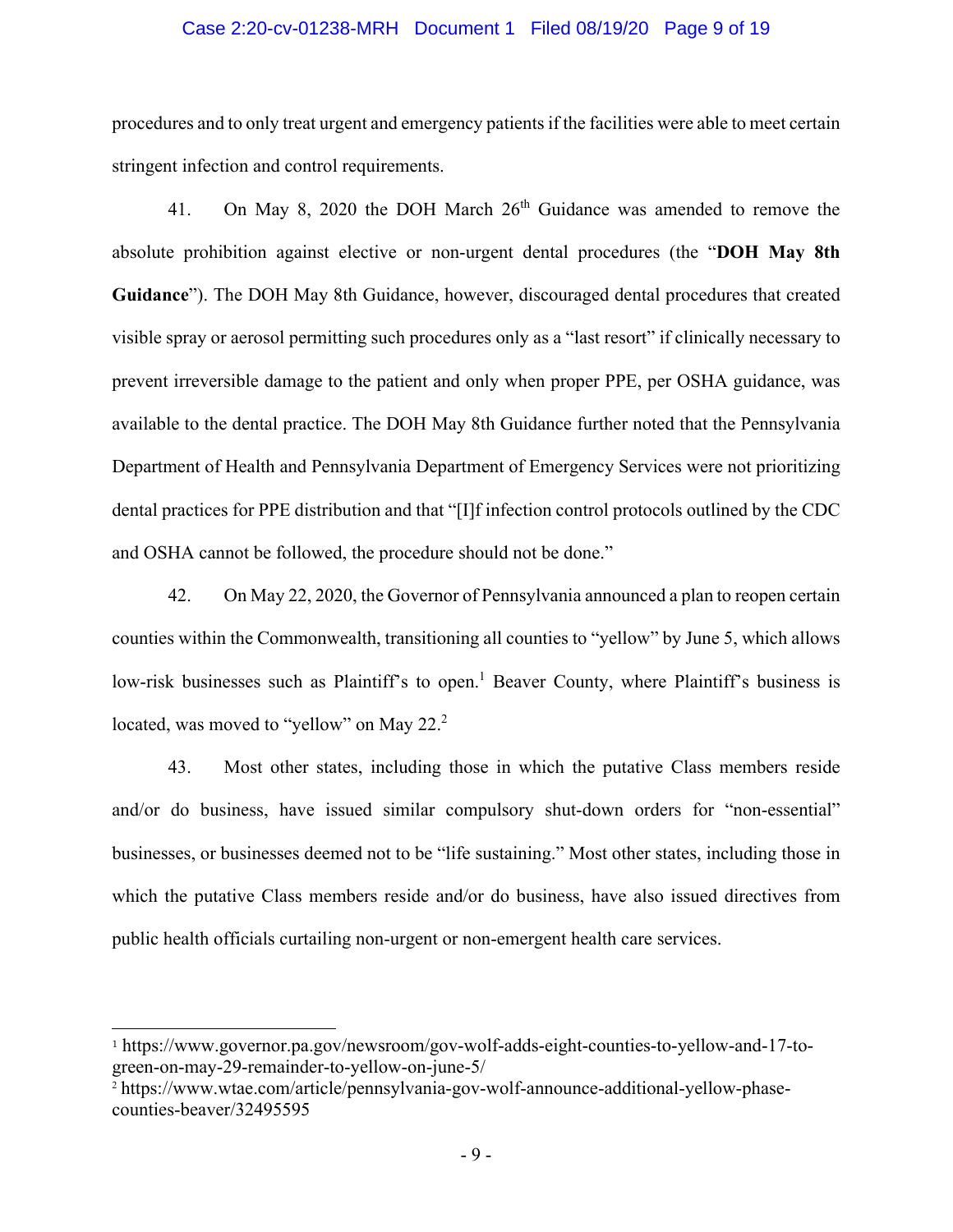#### Case 2:20-cv-01238-MRH Document 1 Filed 08/19/20 Page 10 of 19

44. Due to an increase in COVID-19 cases, on July 15, 2020, Governor Wolf issued an Order Directing Targeted Mitigation Measures, reinstating certain restrictions on certain businesses.<sup>3</sup> This Order mandated that all businesses are required to conduct their operations remotely, "[u]nless not possible."<sup>4</sup> There is no expiration date on this Order.

45. The closure of all "non-life-sustaining businesses" evidences an awareness on the part of both state and local governments that COVID-19 causes loss of or damage to property. This is particularly true in places where in-person business is conducted, as the contact and interaction necessarily incident to such businesses causes a heightened risk of the property becoming contaminated.

46. For example, a New York City Executive Order entered on March 16, 2020 specifically acknowledged that: "[COVID-19] physically is causing property loss and damage." See https://www1.nyc.gov/assets/home/downloads/pdf/executive-orders/2020/eeo-100.pdf (last accessed May 6, 2020).

Similarly, in a March 16, 2020 proclamation, the City of New Orleans 47. acknowledged COVID-19's "propensity to attach to surfaces for prolonged periods of time, thereby spreading from surface to person and causing property loss and damage in certain circumstances." See https://nola.gov/mayor/executive-orders/emergency-declarations/03162020mayoral-proclamation-to-promulgate-emergency-orders-during-the-state-of-emergency-due-toco/ (last accessed May 6, 2020).

48. In upholding the Governor of Pennsylvania's Proclamation of a state-wide disaster and the Executive Orders mandating the closure of businesses within Pennsylvania, the

<sup>&</sup>lt;sup>3</sup> https://www.governor.pa.gov/wp-content/uploads/2020/07/20200715-TWW-targetedmitigation-order.pdf

 $4$  Id.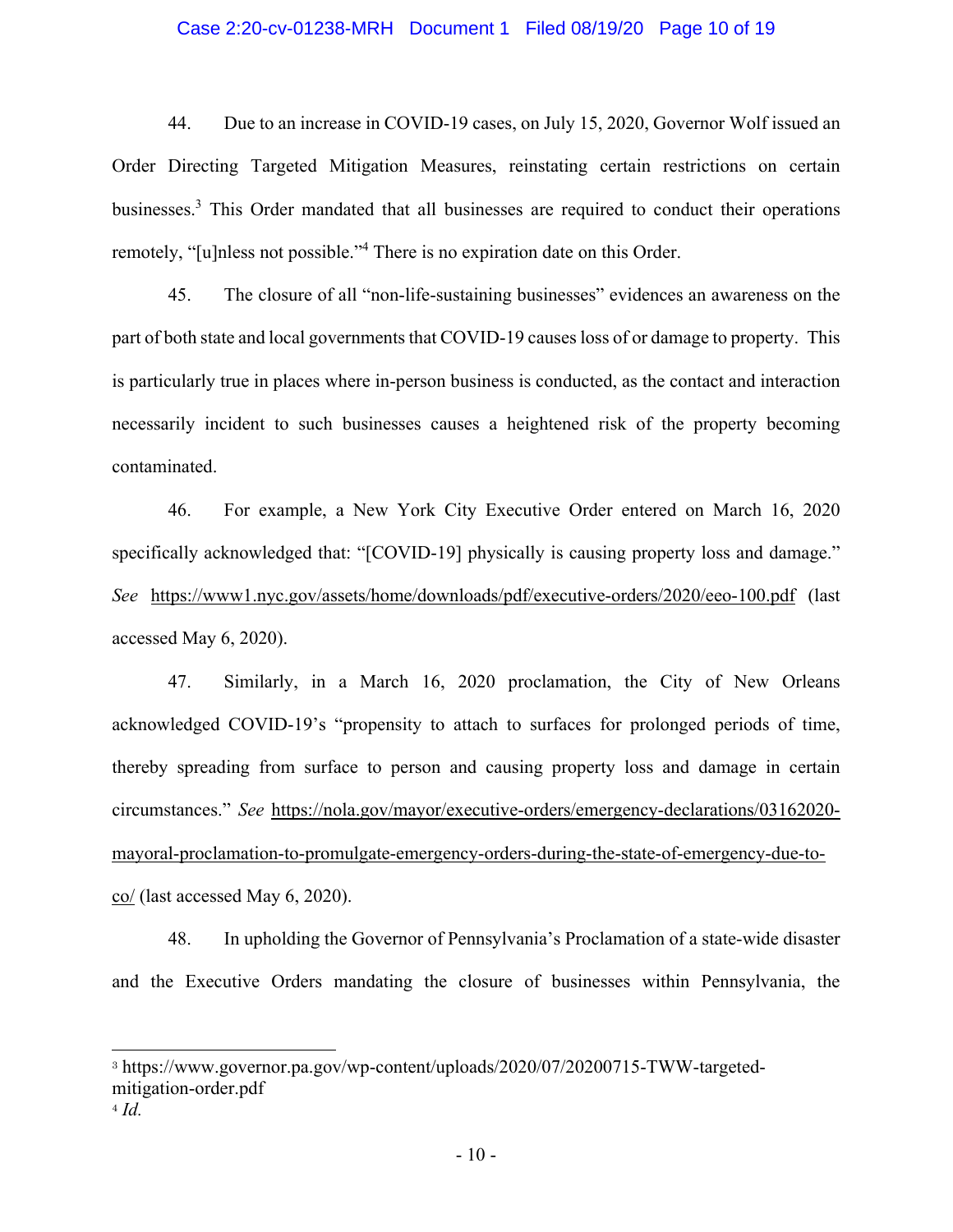## Case 2:20-cv-01238-MRH Document 1 Filed 08/19/20 Page 11 of 19

Pennsylvania Supreme Court noted the significant risk of the spread of the COVID-19 virus, even

in locations where the disease has not been detected:

Covid-19 does not spread because the virus is "at" a particular location. Instead it spreads because of person-to-person contact, as it has an incubation period of up to fourteen days and that one in four carriers of the virus are asymptomatic. Respondents' Brief at 4 (citing Coronavirus Disease 2019, "Symptoms," CDC, https://www.cdc.gov/coronavirus/2019-ncov/symptoms-testing/symptoms.html (last accessed 4/9/2020)). The virus can live on surfaces for up to four days and can remain in the air within confined areas and structures. Id. (citing National Institutes of Health, "Study suggests new coronavirus may remain on surfaces for days," (Mar. 27, 2020) https://www.nih.gov/news-events/nih-researchmatters/study-suggests-new-coronavirus-may-remain-surfaces-days (last accessed 4/9/2020) and Joshua Rabinowitz and Caroline Bartman, "These Coronavirus Exposures Might be the Most Dangerous," The New York Times  $(Apr. 1, 2020)$  https://www.nytimes.com/2020/04/01/opinion/coronavirus-viraldose.html).

Friends of DeVito v. Wolf, 227 A. 3d 872, 891 (Pa. 2020).

49. Because the COVID-19 virus can survive on surfaces for up to fourteen days, the Pennsylvania Supreme Court ultimately concluded that "any location . . . where two or more

people can congregate is within the disaster area."

50. Further, the World Health Organization ("WHO") has indicated that airborne transmission, "particularly in specific indoor locations, such as crowded and inadequately ventilated spaces" poses a significant risk.<sup>5</sup> The WHO has also raised concerns about transmission of the virus through aerosol generating medical procedures and the creation of fomites (contaminated surfaces). $6$ 

<sup>5</sup> https://apnews.com/648feb226473f9841920abd6ffb004c7

<sup>&</sup>lt;sup>6</sup> https://www.who.int/news-room/commentaries/detail/transmission-of-sars-cov-2-implicationsfor-infection-prevention-precautions/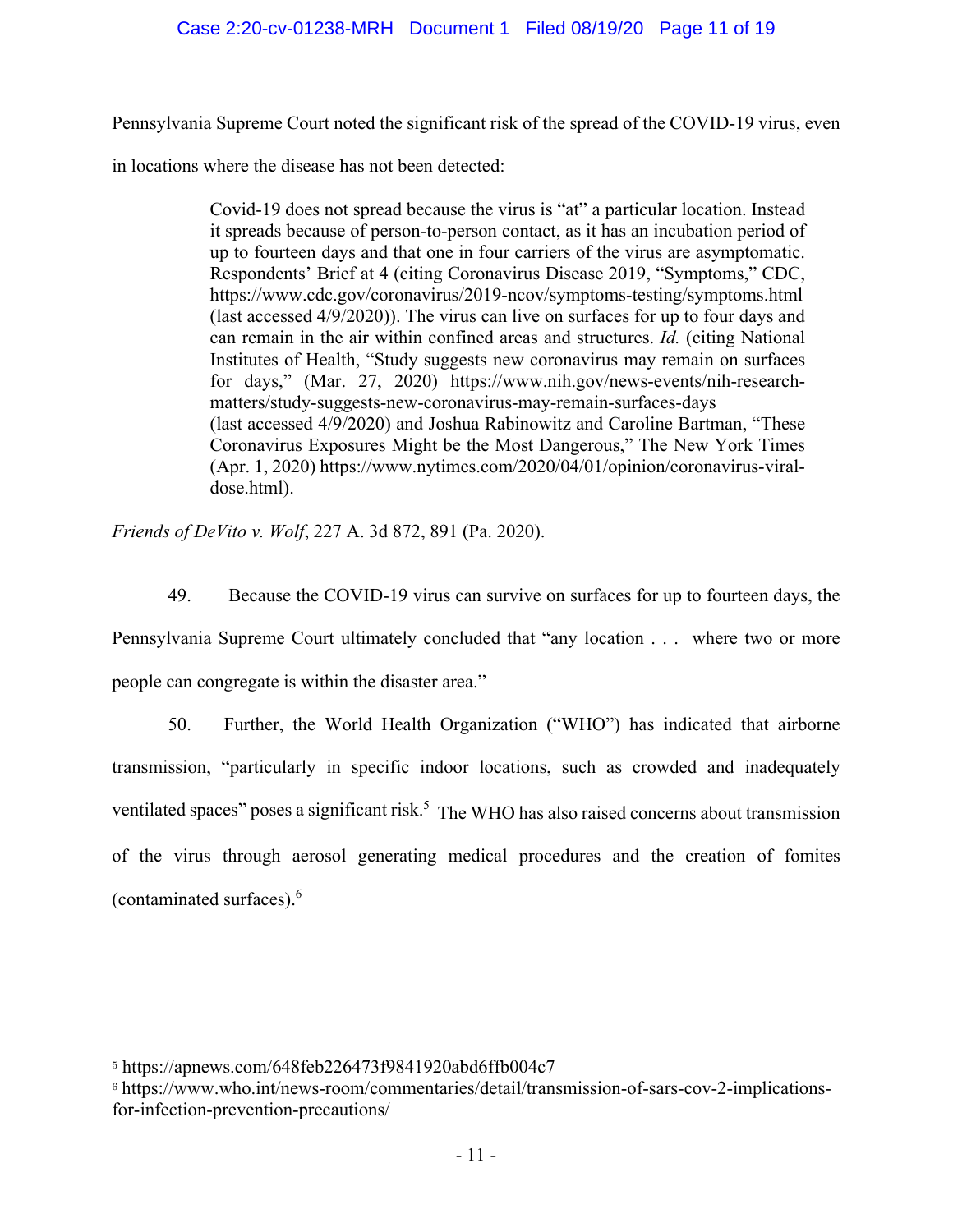### Case 2:20-cv-01238-MRH Document 1 Filed 08/19/20 Page 12 of 19

 $51.$ The CDC has warned that exposure to an individual with COVID-19 for fifteen minutes or more, or close contact within six feet of distance, is enough to justify a personal quarantine. $<sup>7</sup>$ </sup>

52. Experts believe that "a second wave" of COVID-19 cases will occur in the fall and winter of 2020, coinciding with the flu season. As Dr. Robert Glatter, emergency physician at Lenox Hill Hospital in New York City stated: "[the second wave] will likely be worse than the initial wave we experienced this spring."<sup>8</sup>

### **Plaintiff Submits a Claim Under Its "All-Risk" Policy, and Defendant Wrongly Fails and Refuses To Honor Its Obligations Respecting Same**

53. As a result of the orders, guidance and protocols issued by the Governor of Pennsylvania, the Secretary of the Pennsylvania Department of Health, the CDC and OSHA relating to the Plaintiff's practice of dentistry (collectively the "Mandated Shutdown Rules"), the Covered Property effectively closed on May 1, 2020 for provision of elective dental procedures with limited re-opening as of June 1, 2020 to provide clinically necessary treatment in cases of non-urgent and non-emergent care.

54. Plaintiff has incurred, and continues to incur, among other things, a substantial loss of business income, including additional expenses covered under the Policy due to the constraints to provide elective dental care to patients at the Covered Property because of the Mandated Shutdown Rules.

55. On April 27, 2020 Plaintiff provided notice to Defendant of his claim for the interruption to his business.

<sup>7</sup> https://www.cdc.gov/coronavirus/2019-ncov/php/public-health-recommendations.html 8 https://www.healthline.com/health-news/what-a-covid-19-wave-in-the-fall-could-looklike#Educated-guesses-about-the-future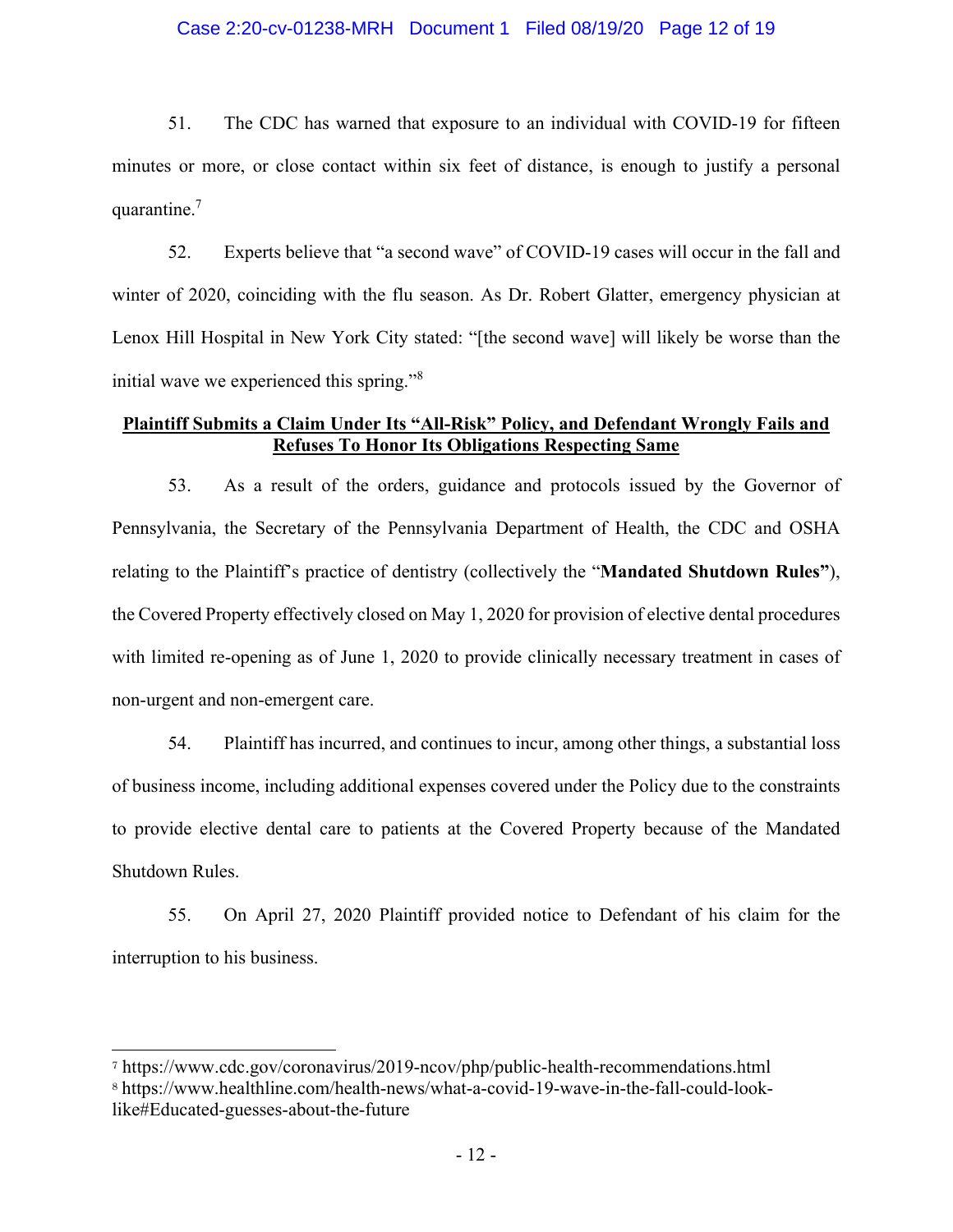#### Case 2:20-cv-01238-MRH Document 1 Filed 08/19/20 Page 13 of 19

56. Defendant responded to Plaintiff with a letter, dated May 4, 2020 (attached hereto as Exhibit B), indicating, "the claim involves the Novel Coronavirus known as SARS-CoV-2, which causes the viral infection known as COVID-19 ("Coronavirus"). The claim asserts loss of business income due to Covid-19. Cincinnati has determined that coverage is unavailable for the claimed loss." Further, Defendant states "[t]his claim does not satisfy the Policy's insuring agreement. The claim does not involve, direct physical loss to property at your premises caused by a Covered Cause of Loss."

57. Defendant gives no indication as to how it reached that conclusion, or why the claim does not satisfy the standard of "accidental physical loss or accidental physical damage."

### **Contrary To Defendant's Position, Plaintiff's Losses Arise From Direct Physical Loss Or Damage**

58. Plaintiff's Covered Property suffered direct physical loss or damage due to the Mandated Shutdown Rules requiring Plaintiff discontinue his primary use of the Covered Property. The Mandated Shutdown Rules, in and of themselves, constitute a Covered Cause of Loss within the meaning of the Policy.

59. Alternatively, and to the extent the Mandated Shutdown Rules do not constitute a Covered Cause of Loss within the meaning of the Policy, the COVID-19 public health emergency and the ubiquitous nature of the COVID-19 virus caused a direct physical loss or damage to Plaintiff's Covered Property. Specifically, the Covered Property has been rendered unusable for its intended purpose because the highly contagious nature of COVID-19 – particularly when people gather inside a building or other closed space for extended periods of time, or when aerosols are generated during medical procedures – precludes any meaningful use of the Covered Property. For example, in *Motorists Mutual Ins. Co. v. Hardinger*, 131 F. App'x 823 (3d Cir. 2005), the United States Court of Appeals for the Third Circuit held that an issue of fact existed as to whether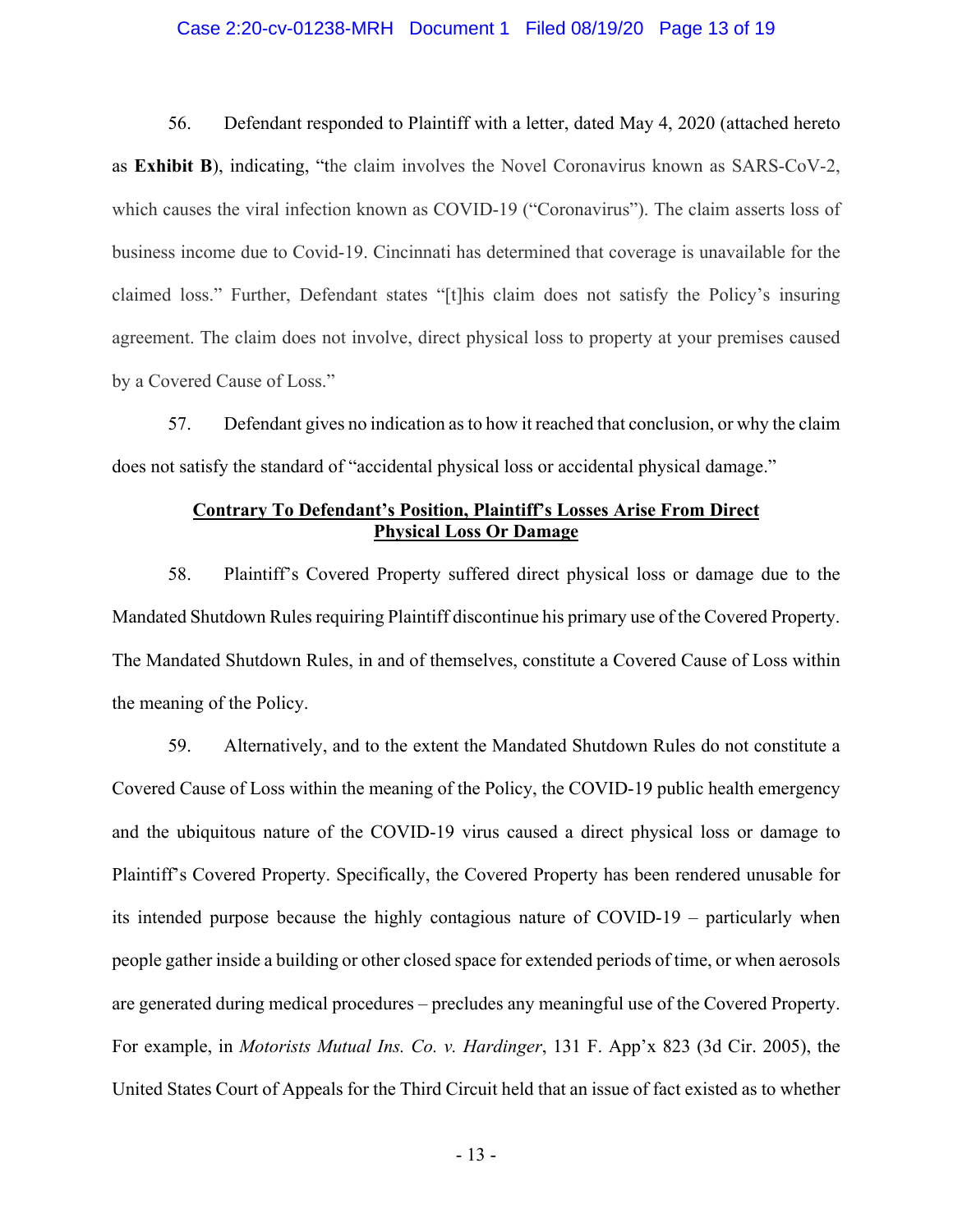### Case 2:20-cv-01238-MRH Document 1 Filed 08/19/20 Page 14 of 19

the presence of Escherichia coli ("E. coli") at the covered property impacted its functionality, or made the property otherwise useless or uninhabitable, sufficient to establish physical loss or damage to the property.

60. Further, and as an additional basis for coverage under the Policy, the ubiquitous nature of the COVID-19 virus, as explained above, caused direct physical loss or damage to property other than Plaintiff's Covered Property, and such loss or damage resulted in an "action" by civil authority" prohibiting access to Plaintiff's Covered Property, within the meaning of the Policy.

### **CLASS ACTION ALLEGATIONS**

61. Plaintiff brings this action individually and as a class action on behalf of the Class, defined as follows:

All policyholders in the United States who purchased commercial property coverage, including business or interruption income (and extra expense) coverage from Defendant and who have been denied coverage under their policy for lost business income after being ordered by a governmental entity, in response to the COVID-19 pandemic, to shut down or otherwise curtail or limit in any way their business operations.

62. Excluded from the Class are Defendant and its officers, directors, legal representatives, successors, subsidiaries, and assigns. Also excluded from the Class are any judicial officer presiding over this matter, members of their immediate family, and members of their staff.

63. The members of the Class are so numerous and geographically dispersed that joinder would be impracticable. Class members are readily identifiable from information and records in Defendant's possession, custody, or control.

64. There is a well-defined community of interest in the common questions of law and fact affecting the Class members. These common legal and factual questions include, but are not limited to: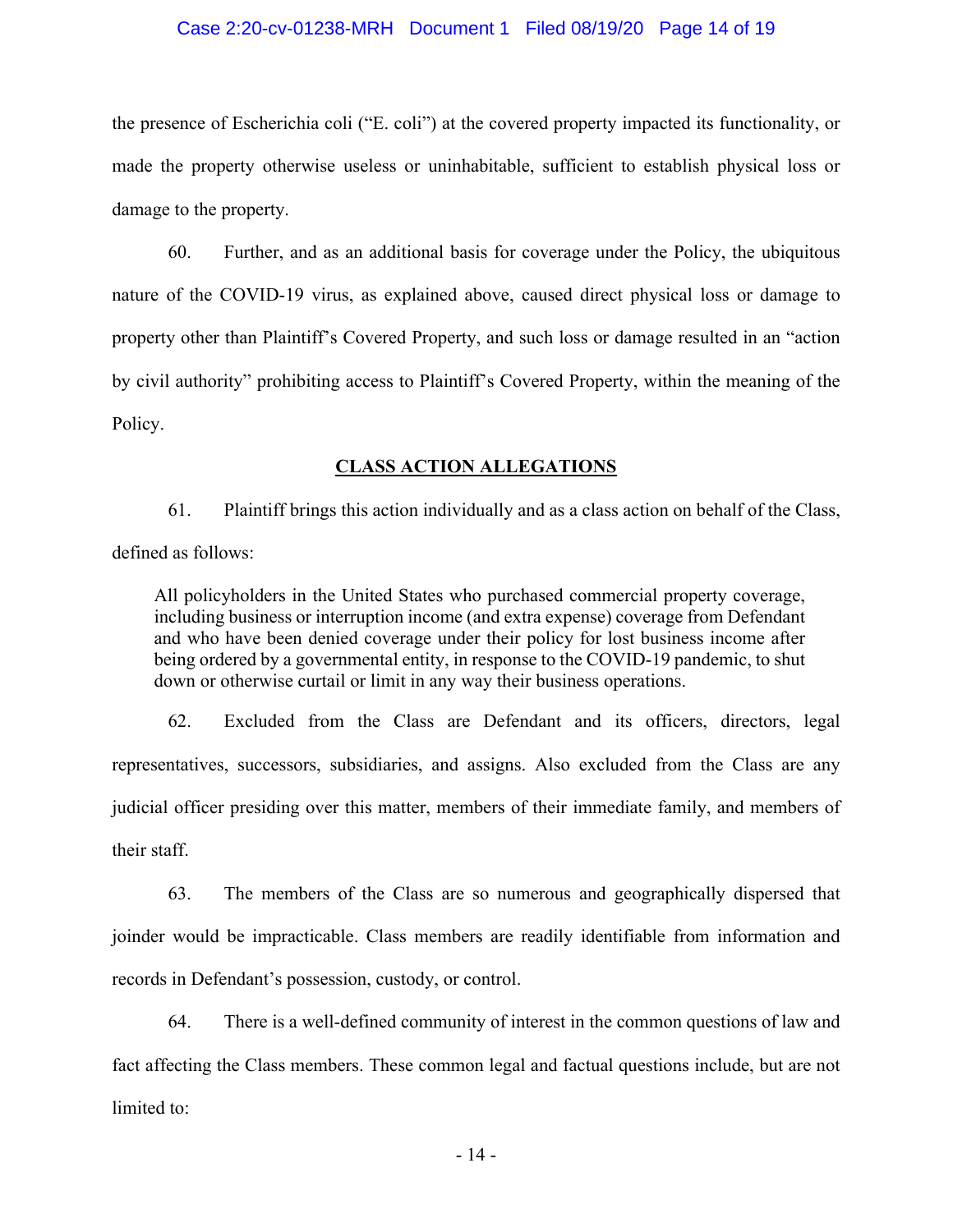whether Defendant owed coverage to Plaintiff and the Class;  $a<sub>z</sub>$ 

whether any exclusions to coverage apply;  $\mathbf{b}$ .

whether Plaintiff and members of the Class are entitled to damages and, if  $\mathbf{c}$ . so, the measure of such damages; and

 $d_{\cdot}$ whether Plaintiff and members of the Class are entitled to equitable, declaratory and/or other relief, and if so, the nature of such relief.

65. Plaintiff's claims are typical of the claims of the absent class members and have a common origin and basis. Plaintiff and absent Class members are all injured by Defendant's refusal to afford the purchased coverage. Plaintiff's claims arise from the same practices and course of conduct giving rise to the claims of the absent Class members and are based on the same legal theories, namely the refusal to provide insurance coverage for the loss. If prosecuted individually, the claims of each Class member would necessarily rely upon the same material facts and legal theories and seek the same relief. Plaintiff's claims arise from the same practices and course of conduct that give rise to the other Class members' claims and are based on the same legal theories.

66. Plaintiff will fully and adequately assert and protect the interests of the absent Class members and has retained Class counsel who are experienced and qualified in prosecuting class action cases similar to this one. Neither Plaintiff nor Plaintiff's attorneys has any interests contrary to or conflicting with the interests of absent Class members.

67. The questions of law and fact common to all Class members predominate over any questions affecting only individual class members.

68. A class action is superior to all other available methods for the fair and efficient adjudication of this lawsuit because individual litigation of the absent Class members' claims is economically infeasible and procedurally impracticable. Class members share the same factual and

 $-15-$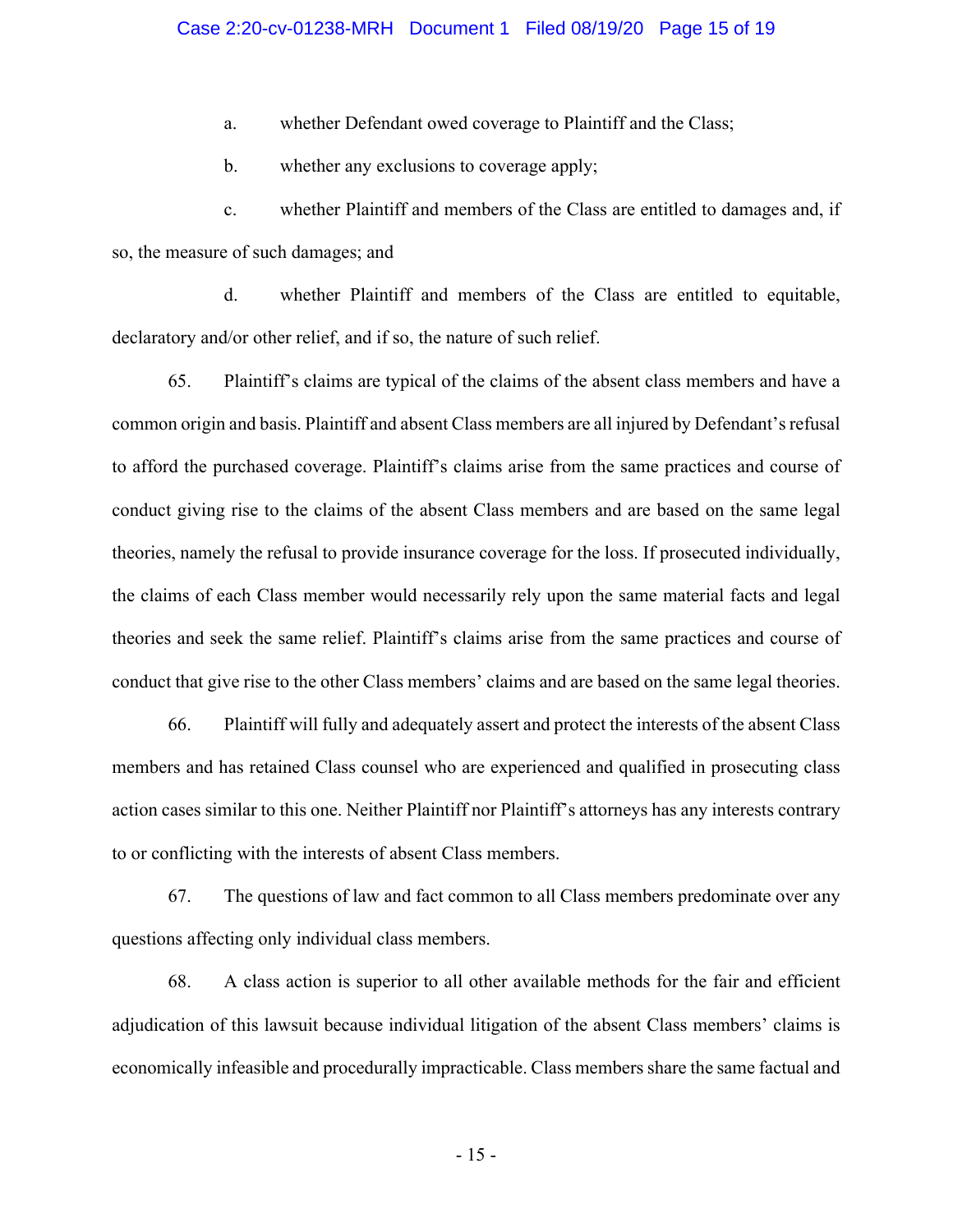### Case 2:20-cv-01238-MRH Document 1 Filed 08/19/20 Page 16 of 19

legal issues and litigating the claims together will prevent varying, inconsistent, or contradictory judgments, and will prevent delay and expense to all parties and the court system through litigating multiple trials on the same legal and factual issues. Class treatment will also permit Class members to litigate their claims where it would otherwise be too expensive or inefficient to do so. Plaintiff knows of no difficulties in managing this action that would preclude its maintenance as a class action.

69. Additionally, the prosecution of separate actions by individual Class members would create a risk of inconsistent or varying adjudications with respect to individual Class members that would establish incompatible standards of conduct for Defendant. Such individual actions would create a risk of adjudications that would be dispositive of the interests of other Class members and impair their interests. Defendant, through its uniform conduct, acted or refused to act on grounds generally applicable to the Class as a whole, making declaratory relief appropriate to the Class as a whole.

#### **COUNT I DECLARATORY RELIEF**

70. Plaintiff incorporates by reference each and every allegation set forth above.

71. The Declaratory Judgment Act, 28 U.S.C.  $\S$  2201(a), provides that in "a case of actual controversy within its jurisdiction . . . any court of the United States . . . may declare the rights and other legal relations of any interested party seeking such declaration, whether or not further relief is or could be sought."  $28$  U.S.C.  $\S$   $2201(a)$ .

72. An actual controversy has arisen between Plaintiff and the Defendant as to the rights, duties, responsibilities and obligations of the parties in that Plaintiff contends and Defendant disputes and denies that the Policy provides coverage to Plaintiff for any current and future lost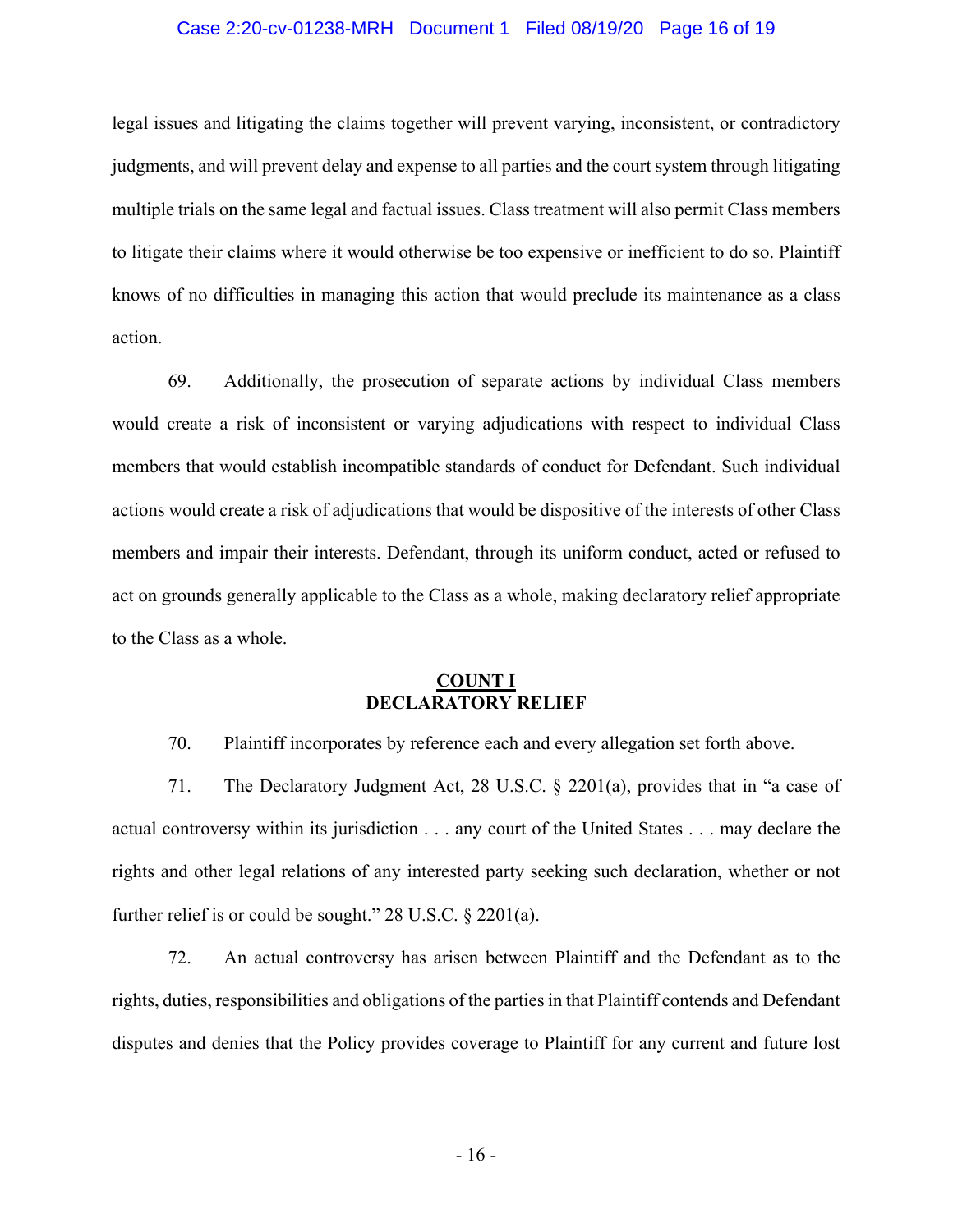#### Case 2:20-cv-01238-MRH Document 1 Filed 08/19/20 Page 17 of 19

business income, subject to the limit of liability, for the temporary suspension of Plaintiff's operations.

The Policy provides coverage for "direct 'loss' to Covered Property," with "loss" 73. defined as "accidental physical loss or accidental physical damage."

74. Plaintiff's loss of use, loss of access, and loss of functionality of the Covered Property when the Mandated Shutdown Rules made it unlawful for Plaintiff to fully access, use, and operate his business at the Covered Property, constitutes a "loss" to the Covered Property under the Policy. Alternatively, the ubiquitous nature of the COVID-19 virus caused a "loss" to the Covered Property by preventing Plaintiff from using the Covered Property for its intended purpose.

75. Additionally, the Mandated Shutdown Rules or, alternatively, the ubiquitous nature of the COVID-19 virus, caused a "loss" to property other than the Covered Property, thereby invoking coverage under the Policy's "Civil Authority" provision for "actual loss of 'Business Income'... caused by action of civil authority that prohibits access to the 'premises."

76. The Policy constitutes a valid and binding agreement obligating the Defendant to indemnify Plaintiff for covered losses. Plaintiff has substantially performed or otherwise satisfied all conditions precedent to bringing this action and obtaining coverage pursuant to the Policy and applicable law, or alternatively, Plaintiff has been excused from performance by Defendant's acts, representations, conduct, or omissions.

77. Defendant has failed to indemnify Plaintiff for his covered losses.

78. No exclusion to coverage applies.

79. Plaintiff has suffered and continues to suffer a covered loss under the Policy.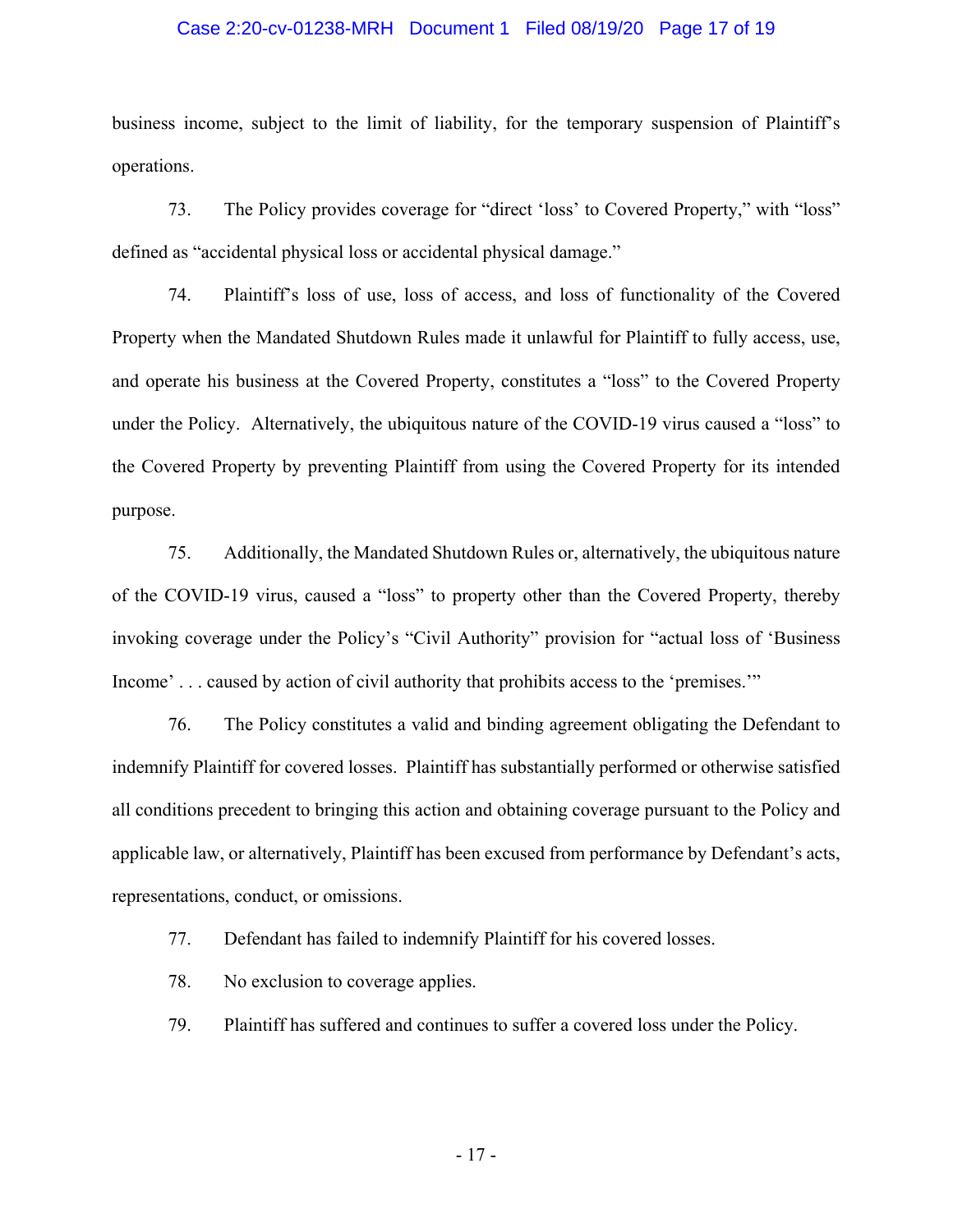#### Case 2:20-cv-01238-MRH Document 1 Filed 08/19/20 Page 18 of 19

80. Plaintiff, individually and on behalf of the Class, seeks a Declaratory Judgment that there is coverage for its business interruption losses under the Policy.

### **COUNT II BREACH OF CONTRACT**

Plaintiff incorporates by reference each and every allegation set forth above. 81.

82. Plaintiff and Defendant entered into a contract of insurance; here, the Policy.

83. As an insurer, Defendant has a duty of good faith and fair dealing towards its insureds, including the obligation to pay for the financial losses suffered by the Plaintiff and members of the Class because of the Mandated Shutdown Rules.

84. Plaintiff and members of the Class had a reasonable expectation that the financial losses suffered because of the Mandated Shutdown Rules would be covered under the Policy.

85. The Class members entered into a substantially identical policy with Defendant.

86. Under the Policy, Defendant agreed to indemnify Plaintiff and the Class for their business losses as a result of a covered loss.

87. Plaintiff and the Class members suffered a covered loss under the Policy.

88. Plaintiff and the Class members timely submitted a notice of claim and satisfied all conditions precedent to receiving the coverage it purchased from Defendant.

89. Defendant breached its contract with Plaintiff and the Class members by failing and refusing to provide the contracted for coverage.

90. Defendant's breach of the contract has caused Plaintiff and the Class to suffer damages in the amount of their unreimbursed business losses or their limits of liability, whichever is lower.